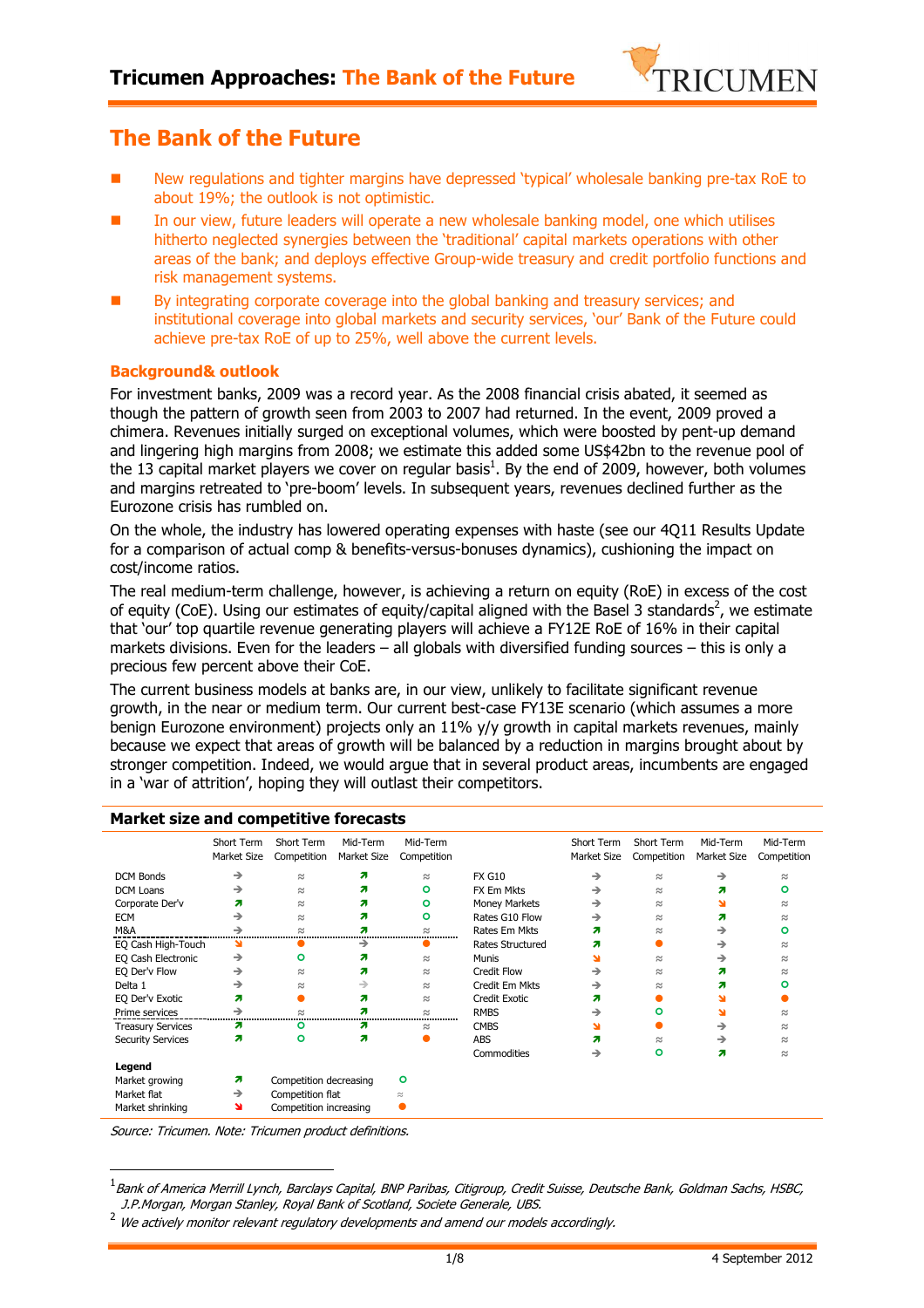

#### **Reviewing the Wholesale Banking model**

Racing to meet Basel 3 guidelines and prepare for the raft of incoming legislation – while battling a decline in revenues -banks have been fine-tuning the scope of their businesses. Thus far, the most substantive moves have revolved around banks' giving up some revenue (typically 10%) in return for reduced operating costs or lower risk-weighted assets. Such an approach, while valid, is fraught with risks: exiting selective businesses can damage existing business synergies, and repeated 'right-sizing' risks weakening staff morale and bringing about a cycle of decline.

We think additional measures are required to boost RoE. Based on our '360°' analysis of banks' profitability<sup>3</sup>, we believe that the eventual winners will operate a new wholesale banking model; one which utilises hitherto neglected synergies between the 'traditional' capital markets operations with other areas of the bank.

For this report, we divided relevant banking activities of all 13 banks in our regular coverage into 28 product areas/segments; and then analysed their revenue, pre-tax profit, operating cost/income, and RoE for each segment<sup>4</sup>. We extracted Top Quartile revenue producers and aligned profitability measures on the bank-by-bank basis<sup>5</sup>.

Starting with a high-profile example: wholesale banking includes an often-overlooked division we call 'Treasury and Security Services' (T&SS; known as 'Transaction Banking' at some banks). The chart below plots FY12E pre-tax operating profit(adjusted for exceptional items and DVA) for Top Quartile earners; and cost/income and pre-tax RoE. While a Top-Quartile investment bank's pre-tax profit outstrips that of a comparable T&SS competitor, the latter's RoE is far superior to an Investment Bank or indeed any of its four main 'typical' divisions.



**Pre-Tax Profit and RoE: 'Standard' Top Quartile Bank** (FY12E, US\$m)

Source: Tricumen. Note: Tricumen product definitions.

Our definition of T&SS encompasses two main components: Treasury Services (trade finance, investor services, cash management) and Security Services (custody, fund administration, clearing and agented securities lending). In generic terms, these two components can service a corporate/issuer client base and an institutional/investor client base. Both of these are client bases that are in turn covered by the banking and markets businesses in the Investment Bank. We believe that this leads to duplication in client coverage and that merging the Investment Bank and T&SS divisions could deliver tangible cost savings and revenue synergies.

Some banks are already moving in this direction, a trend that we expect will accelerate. In Jan-11, Deutsche Bank created a Capital Markets and Treasury Solutions (CMTS) unit, which provides corporate bank coverage, corporate treasury sales, and debt capital markets origination and corporate derivatives marketing. Goldman Sachs has combined equity execution, prime services, clearing and securities services. In July-12, J.P.Morgan announced the merger of its Investment Bank, Treasury &

<sup>4</sup> We also analysed RoRWA for triangulation of the final results.

l  $^3$ In Mar-11, we formally expanded our coverage to risk-related profitability. In addition to the 'traditional' revenue and headcount analysis. our '360° 'Performance Monitor suite now offers product-level normalised operating income and costs; pre-tax return on risk-weighted assets (RoRWA), Value-at-Risk (RoVaR) and Equity/Capital (RoE). All financials are fully reconciled against the published financial reports and regional reporting differences.

 $^5$  In our view, merging best-in-class revenue and costs and RoE/RoRWA/RoVaR on a product-by-product basis would produce impressive, but quite unrealistic, results.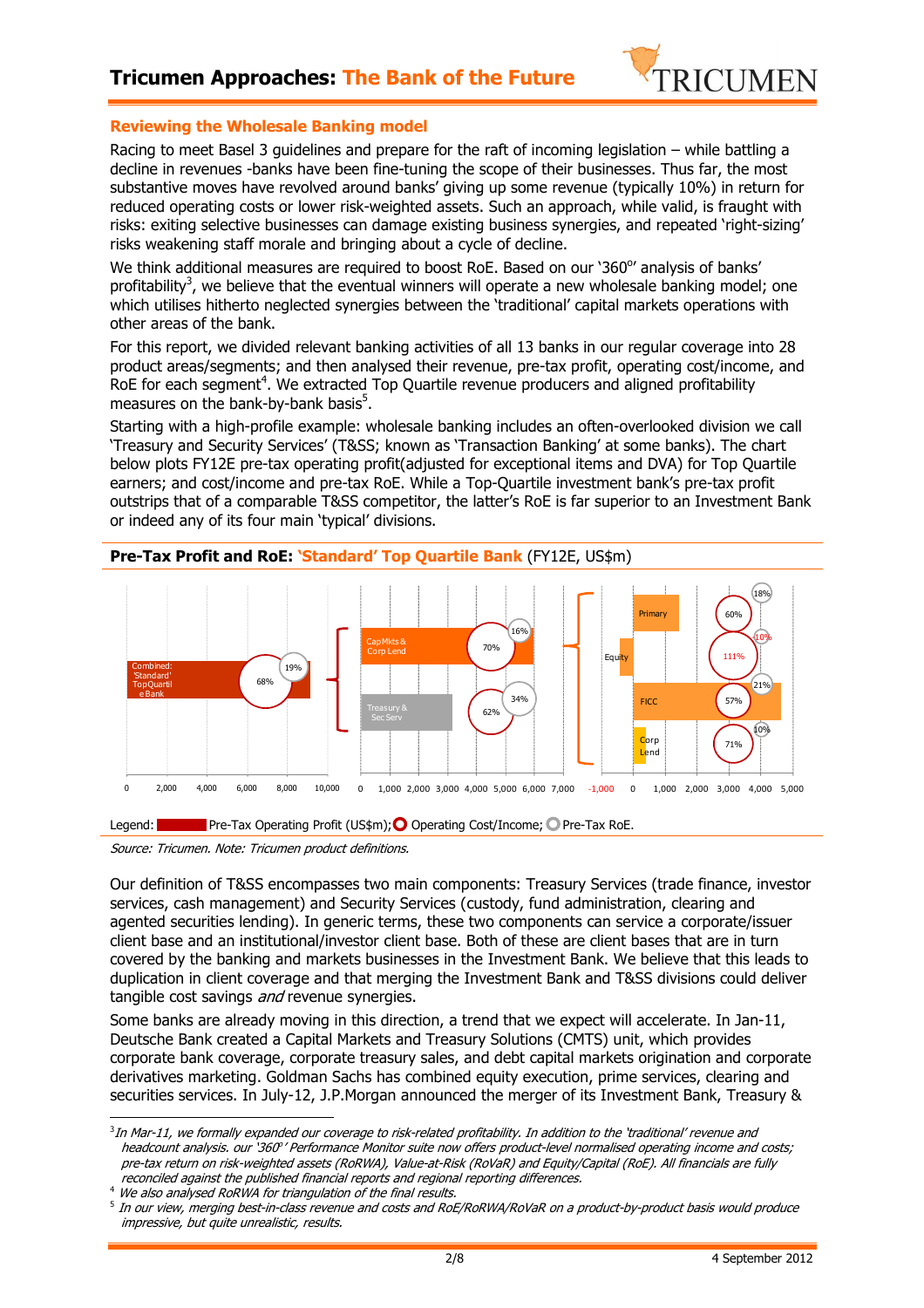

Security Services, and the Global Corporate Bank divisions. The list of similar initiatives is growing, but in our view, these are early stages. The next wave of restructuring will likely prove much more transformational.

Looking at the Corporate segment first, we see much logic in aligning services around the two key buying points at a company: strategic and tactical. The former includes M&A, equity origination and leveraged/acquisition finance; typically the province of the CEO or CFO. Tactical issues – including high grade bond financing, loans, risk management through the use of derivatives, cash management and trade finance - require a relatively frequent client contact and are usually managed by the client's Treasurer.

In our view, a coverage banker in the Investment Bank could focus purely on the CEO/CFO (strategic) relationship. This would, in turn, allow modest headcount reduction. Creating a similar coverage banker for the Treasurer (tactical) relationship would allow unified delivery of Treasury Service products, debt financing and risk management, and reduce much duplicated coverage. It is early days yet, but our research suggests such integration could boost revenues by 10% and reduce costs by up to 20%. The RoE for the new Corporate segment could reach 24% and 31% for the strategic and tactical segments, respectively.



Source: Tricumen. Note: Tricumen product definitions.

In the Investor/Institutional segment, the most significant trend is the bifurcation of markets into high-touch and electronic/low-touch segments. In the electronic world, the current trend is towards seamless integration of several services. A number of banks are marketing their electronic platforms as offering the best-value 'end-to-end' solution combining execution, clearing and settlement.

Achieving efficiency in this area requires technology and operations excellence. Citi has already taken a number of steps to develop straight-through processing solutions, and J.P.Morgan has merged some of its derivative middle office teams with the fund administration segment in its security services unit. The same unit provides (properly segregated) middle office support to the Investment Bank and an outsourced service to investor clients.

Electronic platforms are also increasingly prevalent in the delivery of retail structured products. UBS was one of the first to provide private bankers with a platform that allowed them to customise structured products to the needs of each high-net-worth (HNWI) client; others have since followed UBS' lead and have opened such platforms up to other client segments.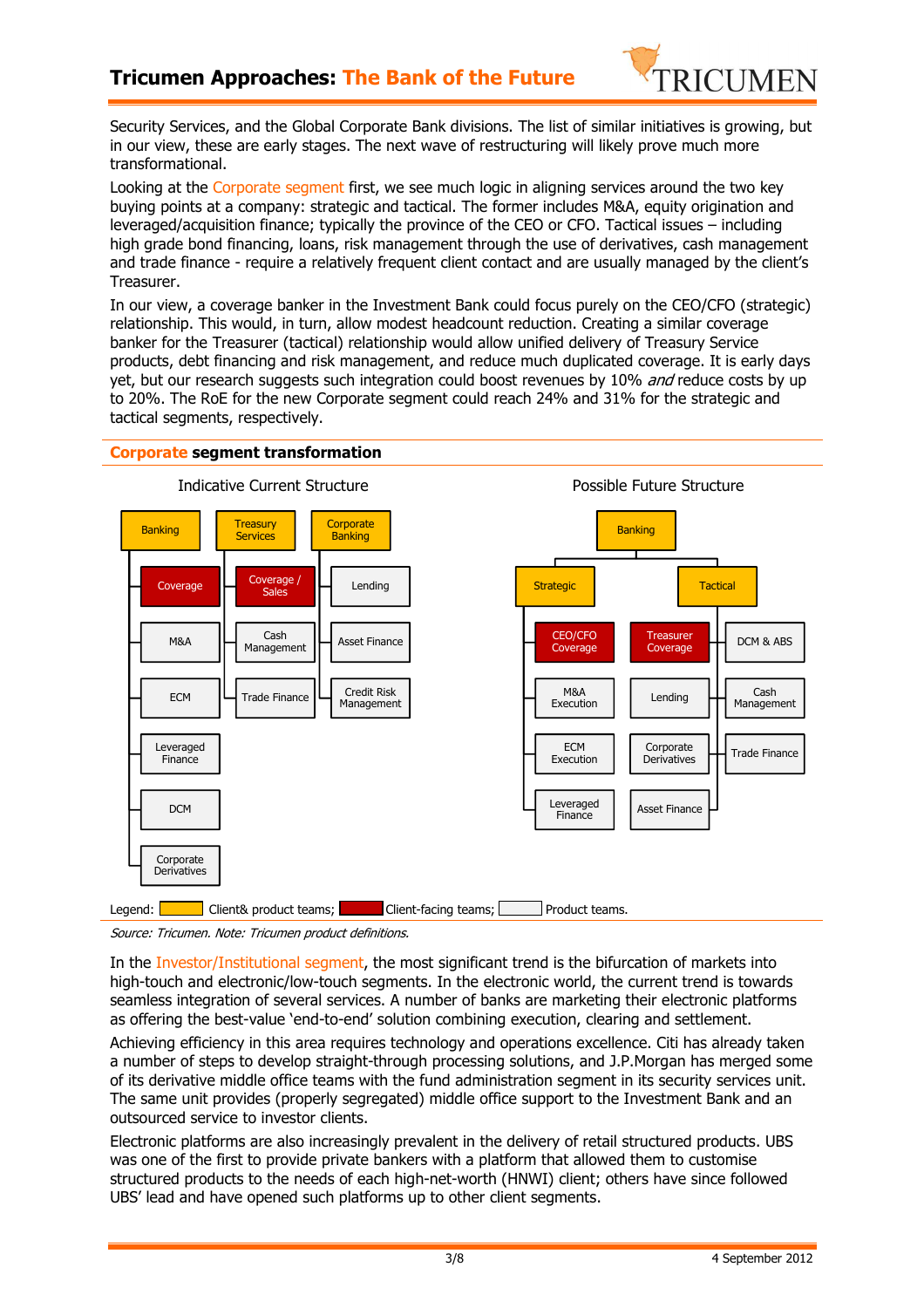# **Tricumen Approaches: The Bank of the Future**



Considering these trends together, we believe that a full integration of the Markets and Security Services areas is likely. Such an investor-focused group would comprise services/execution/product management units, trading, high-touch sales, and platform sales. High-touch sales may well remain product-aligned, but will focus on the sale of flow products where the 'story' about the product matters and structured products where bespoke solutions are required.

The platform sales force is, in our view, likely to be more generalist and therefore client-aligned. For example, a team focused on hedge funds could market electronic trading, prime brokerage, clearing and fund administration solutions. In the chart below, we outline indicative organisational structures for the current and possible future states.

Under this approach, we believe an integrated electronic offering would yield pre-tax profit synergies in excess of 20%, much of it derived from savings achieved by a reduction in sales headcount and operational efficiency gains. Our research suggests that a Top Quartile (by revenue) electronic player could achieve RoE in excess of 40%, driven by cash equity, FX and certain retail/HNWI revenues. The high touch business would be much less attractive (see 'Pre-tax Profit and RoE chart overleaf), albeit largely due to the high cost of the full-scale high-touch cash equity business<sup>6</sup>.

#### **Institutional segment transformation**



Source: Tricumen. Note: Tricumen product definitions.

-

Not all markets products fit neatly into this model; there are a number of businesses that should be treated differently due to their unique characteristics. We classify these products 'Esoteric'; they include commodities (where serving both commodity 'producer-to-user' clients and investor clients is essential), distressed debt (where banks often act more as a principal than a market maker) and mortgages (where integration of trading, origination, and acting as a principal is required). While these products are often capital-intensive, top players tend to have less competition, and the resultant RoE could comfortably exceed 20%.

A final component that will be vital to delivering a high RoE for wholesale banking is efficient funding and risk management. This highlights the role of the Group Treasury function in maximising funding levels, and the need for a credit portfolio/CVA trading group that covers the full breadth of wholesale banking and can optimise credit costs across derivative counterparty and loan risk. More generally, unified systems and processes are essential in managing the market, liquidity and reputational risk. Trading losses in recent years provided plenty of evidence how one poorly managed position can impact the wider Group's profitability.

<sup>&</sup>lt;sup>6</sup> See our "EMEA Equities: the resilience of 'low touch' ", the summarised version of which we placed on our website in June-12.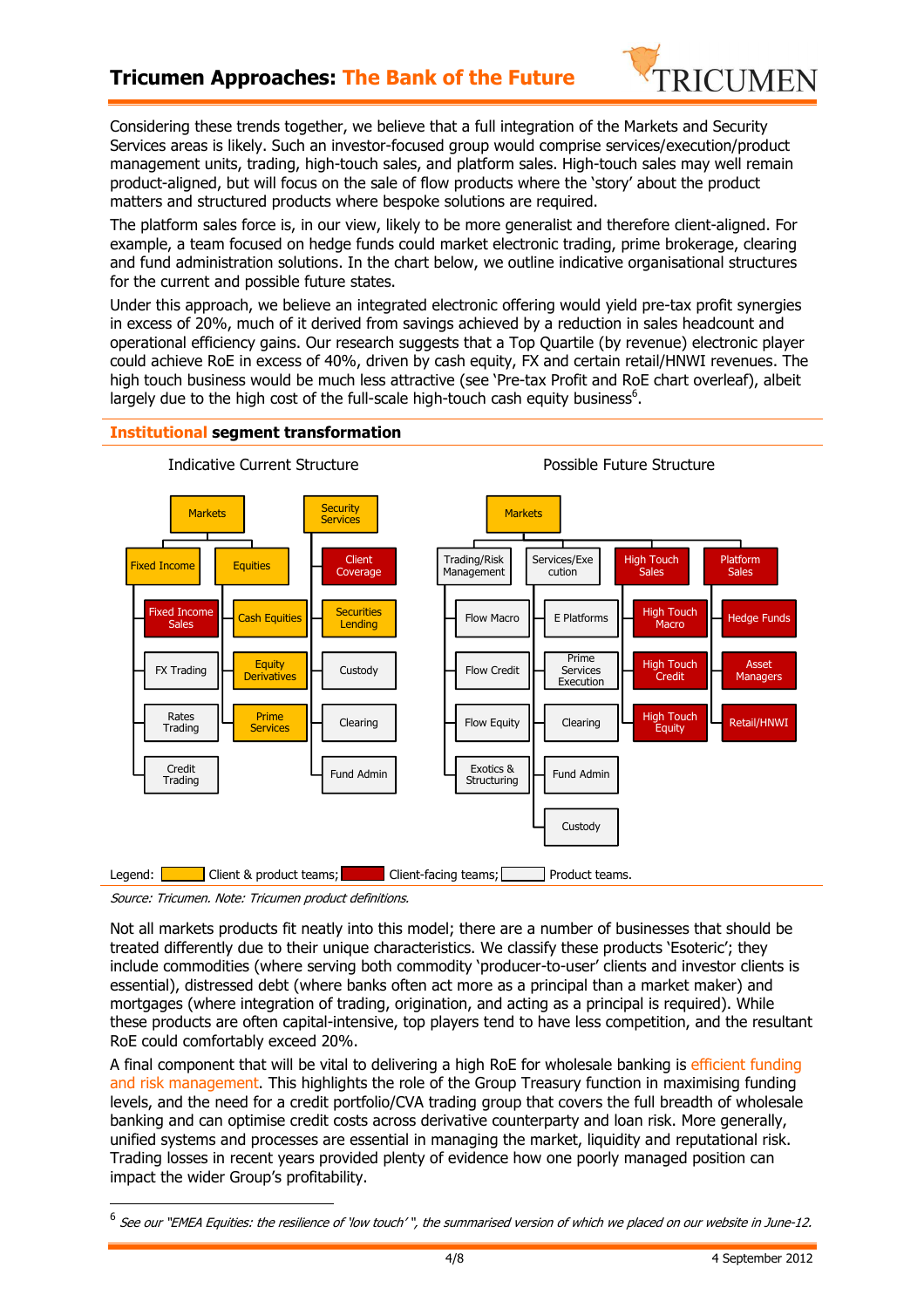

#### **The 'Bank of the Future'**

In conclusion, our view is that banks that manage to integrate and align their offering around corporate and investor clients will have an advantage over their peers and will be able to deliver overall pre-tax RoE that is up to 6% higher than the current levels. The chart below shows our most optimistic scenario for our wholesale 'Bank of the Future'.

### **Pre-Tax Profit & RoE:**

**The 'Bank of the Future'** (FY13/14E, US\$m) **vs 'Standard' Top Quartile Bank** (FY12E, US\$m)



Source: Tricumen. Note: Tricumen product definitions.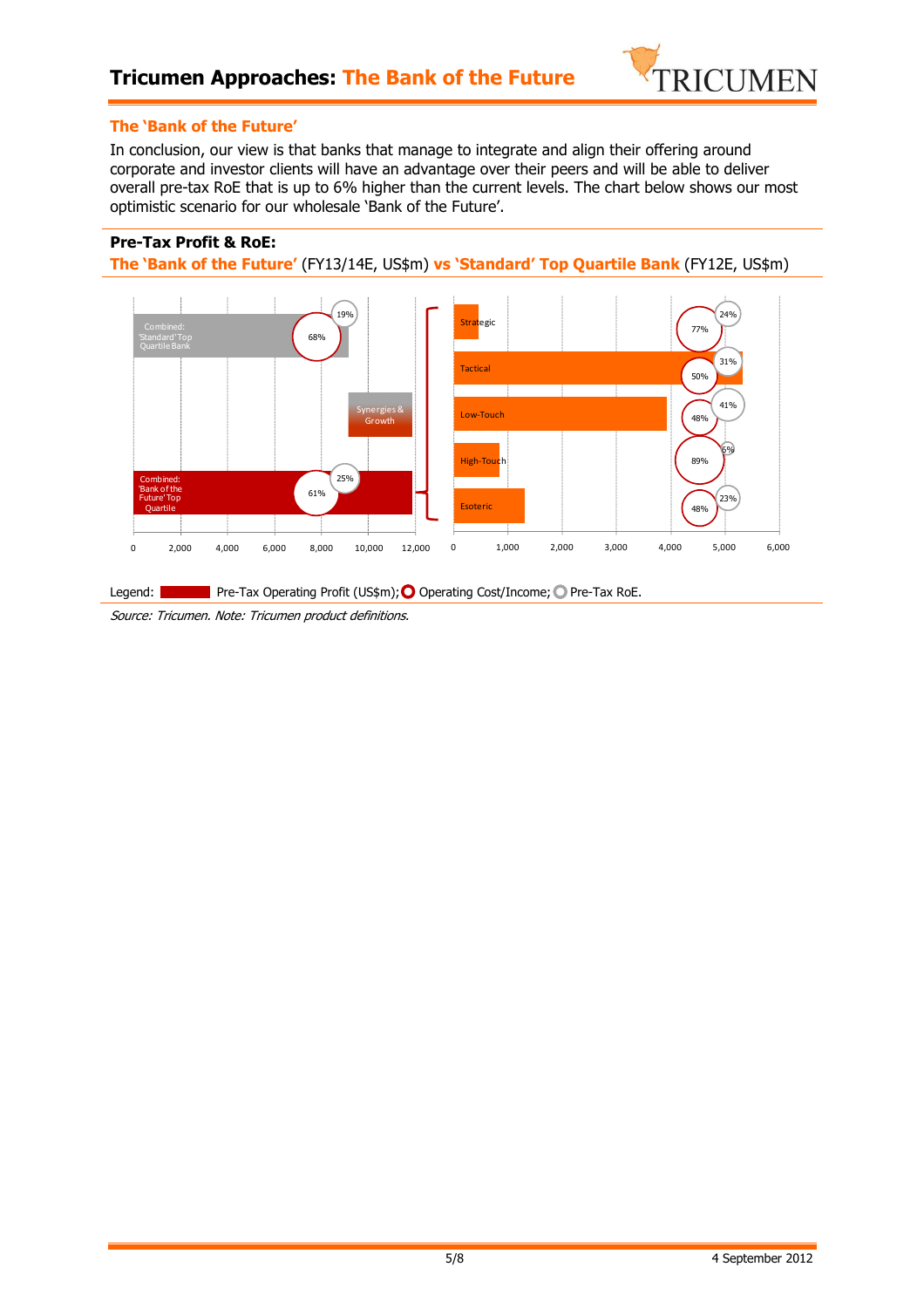

### **Appendix 1: Typical Current Organisational Structure of a Wholesale Bank**

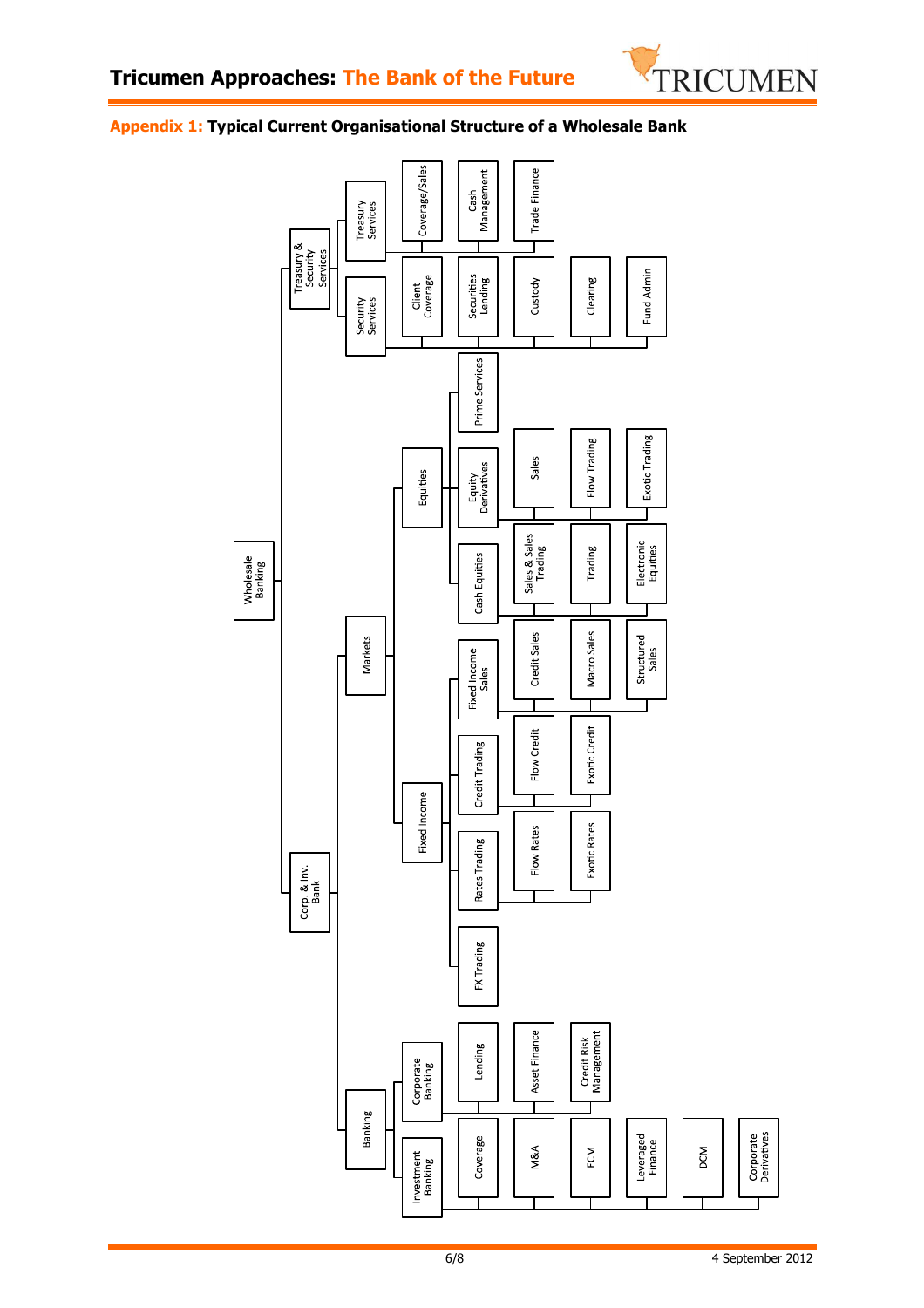

### **Appendix 2: Possible Bank of the Future Organisational Structure**